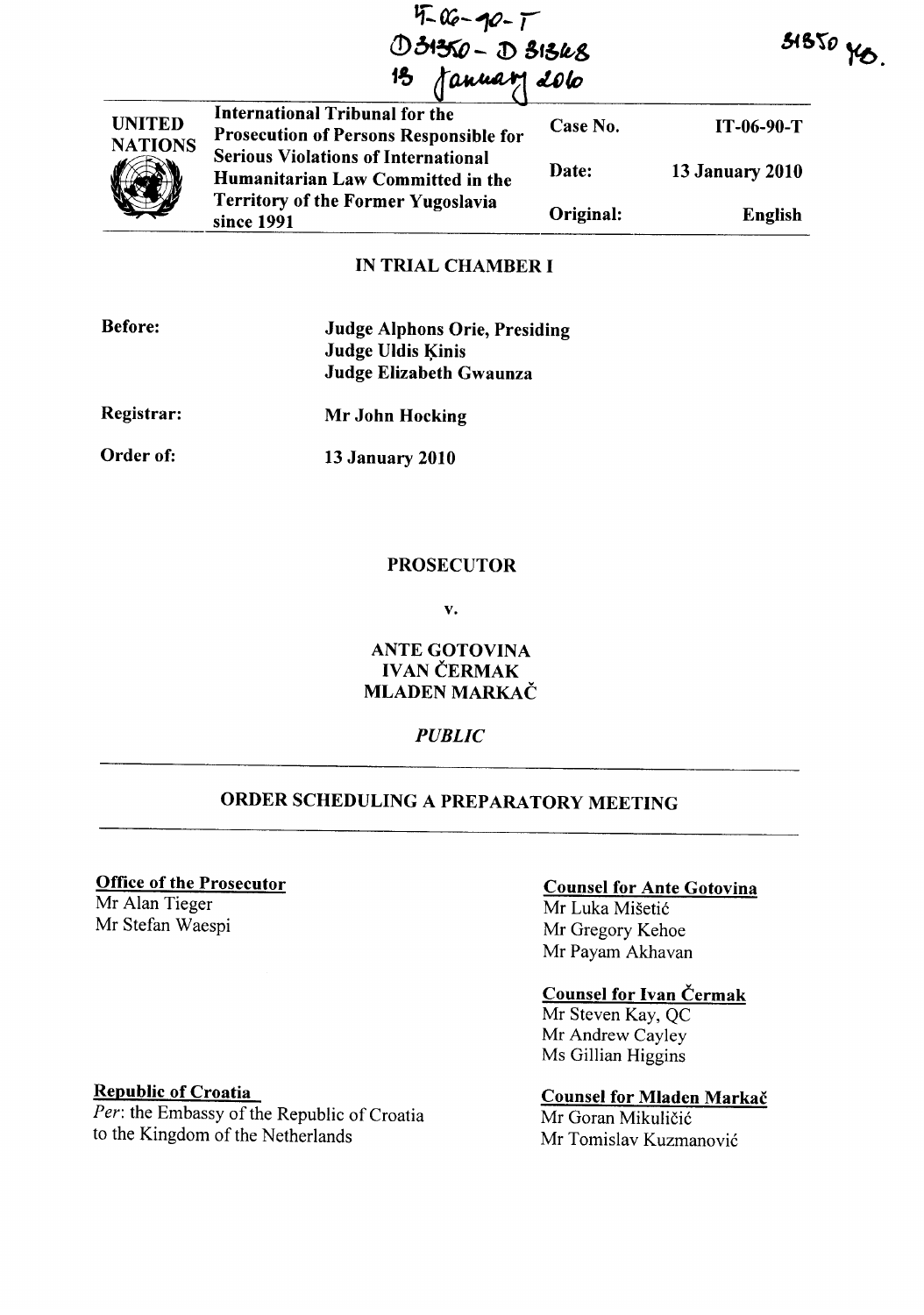**TRIAL CHAMBER I** ("Chamber") of the International Tribunal for the Prosecution of Persons Responsible for Serious Violations of International Humanitarian Law Committed in the Territory of the Former Yugoslavia since 1991 ("Tribunal");

**BEING SEISED** of the Prosecution's Application for an Order Pursuant to Rule 54 *bis*  Directing the Government of the Republic of Croatia to Produce Documents or Information, filed 13 June 2008 ("Motion");

**NOTING** in addition to all other filings in this matter, the Chamber's Order in Relation to the Prosecution's Application for an Order Pursuant to Rule 54 *bis,* filed 16 September 2008;

**NOTING** the hearing of 16 December 2009, at which some of the outstanding documents sought by the Prosecution in its above mentioned Motion were discussed, and at which the Chamber's intention to schedule a preparatory meeting to continue the discussion was expressed;

**NOTING** the Chamber's suggestions as to the limited setting of this preparatory meeting in an informal communication of 17 December 2009, and *inter alia* the Prosecution's and the Gotovina Defence's requests in informal communications of the following day, that each would like to have three representatives attending this meeting, as well as the Prosecution's request for simultaneous transcription;

**NOTING** that the Parties agreed to continue the discussion in an out-of-court-setting in the absence of the accused, as indicated in court on 16 December 2009, to be found on transcript pages 26,415-26,418, as well as in informal communications on 17 and 18 December 2009 respectively;

**CONSIDERING** that the Republic of Croatia in the context of its obligation to co-operate with the Tribunal according to Article 29 of the Tribunal's Statute has declared itself available to attend to such a meeting, as indicated in court on 16 December 2009, to be found on transcript page 26,415;

**PURSUANT** to Article 29 of the Tribunal's Statute and Rule 54 *his* of the Tribunal's Rules of Procedure and Evidence;

**HEREBY ORDERS** that a preparatory meeting be held on 22 January 2010, at 2.15 p.m. in room M396 with:

Case No. IT -06-90-T 2 13 January 2010